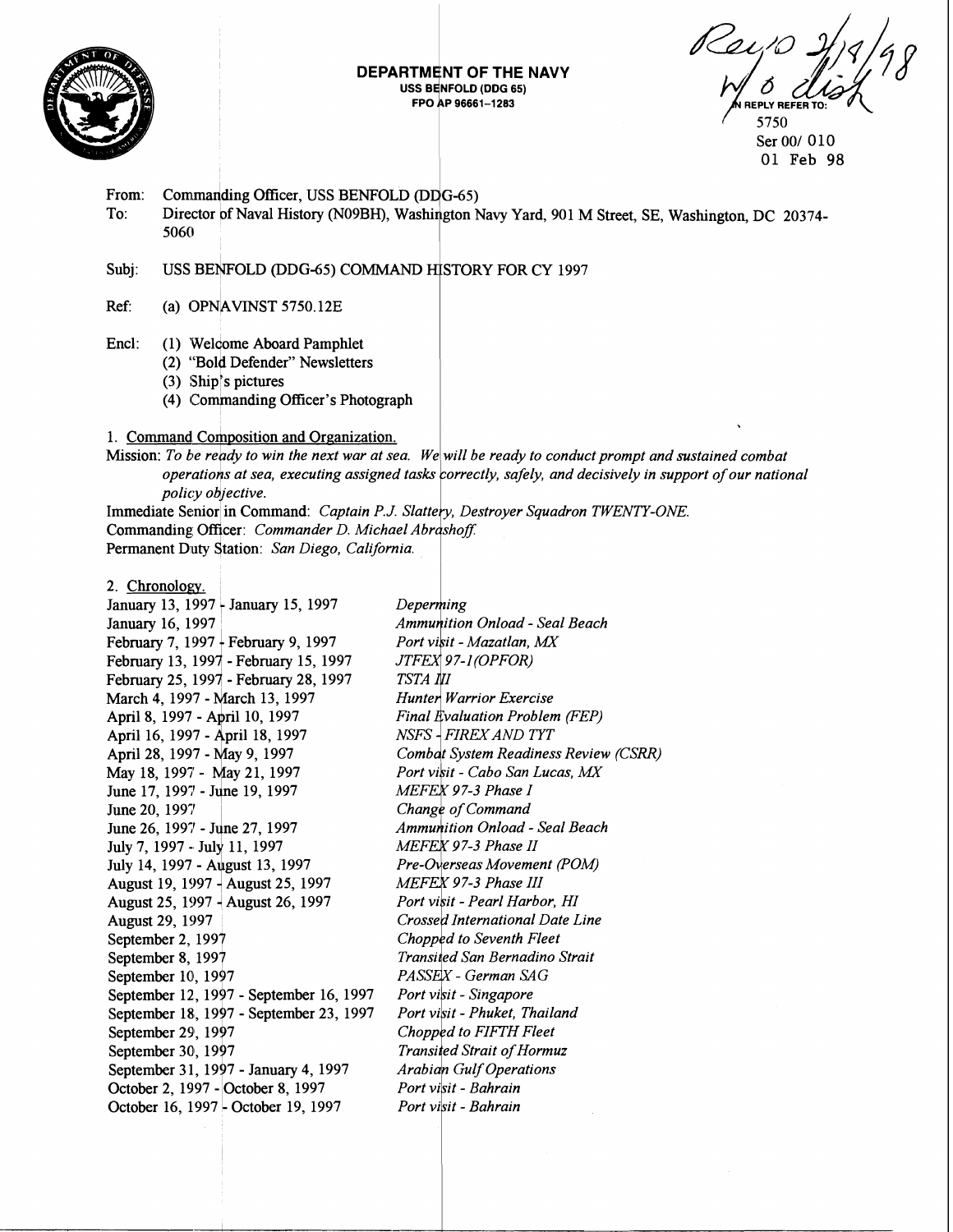# Subj: USS BENFOLD (DDG-65) COMMAND HISTORY FOR CY 1997

| December 13, 1997 - December 16, 1997 | Port visit - Dubai, United Arab Emirates |
|---------------------------------------|------------------------------------------|
| December 24, 1997                     | Chief of Naval Operations visit          |
| December 24, 1997 - December 26, 1997 | Port visit - Dubai, United Arab Emirates |
| December 28, 1997 - December 31, 1997 | Port visit - Bahrain                     |
| December 31, 1997                     | <b>FIFTH Fleet Awards Ceremony</b>       |

**3. Narrative.** 

13-15, USS BENFOLD (DDG 65) executed its first deperming at the Magnetic Silencing involved a three-day, labor intensive process of wrapping electrical cabling around the *shock tests. This prc a calibrates the ship's internal degaussing system to reduce*  its magnetic signature and prevent detection.

Ammunition Onload. *On January 16, BENFOLD onloaded weapons at Naval Weapons Station, Seal Beach, CA. This intense evolution was BENFOLD's second major training ammunition onload. Over 50,000 rounds of* ammunition, including Standard Missiles, were loaded onboard in a safe and expeditious manner.

ITFEX 97-1 (OPFOR). *JTFEX was a warfare exercise in which BENFOLD participated as part of the opposing force 37-1 (OPFOR). JTFEX was a warfare exercise in which BENFOLD participal*<br>*force against the USS CONSTELLATION battlegroup in preparation for deployment.* 

Tailored Shipboard Training Availability - Phase III (TSTA III). *Conducted from February 25 to February 28*, TSTA II was the second event in BENFOLD's Basic Training Phase. This inspection by the Afloat Training Group (ATG) concentrated on parallel training by the command's training teams. The command's training teams are the *(ATG) concentrated on parallel training by the command's training teams. The command's training teams are<br>Integrated Training Team (ITT) and the Damage Control Training Team (DCTT) led by the Executive Officer,* Combat Systems Training Team (CSTT) led by the Combat Systems Officer, the Engineering Training Team (ETT/ECCTT) led by the Chief Engineer, and the Seamanship Training Team (STT) led by the Operations Officer.  $\,$ All areas were evaluated as satisfactory or better.

Hunter Warrior Exercise. During March 4-13, 1997, BENFOLD was selected to be a test platform in the Chief of  $N$ aval Operations sponsored event HUNTER WARRIOR. The ship was outfitted with an advanced experimental Tomahawk Weapons Control System allowing us to simulate an arsenal ship. Using state of the art, extremely high frequency satellite communications, BENFOLD answered digital call for fires from Marines over 100 miles away. In less than three minutes from call, the ship would have a simulated Tomahawk or experimental rocket assisted projectile in flight. Even though no live ordnance was fired, the simulated computer models proved the  $arsenal ship concept.$ 

*The Final Evalu~*  **<sup>1</sup>***Problem was conducted April 8-10, 1997 and provided*  of the BENFOLD's overall operational readiness. Battle readiness and and Training Team *to be outstanding in all areas.* 

NSFS - FIREX AND TYT. *BENFOLD went back to sea April 16-18, 1997 for Naval Surface Fire Support (NSFS) Qualflcation. wer two days, the gun teams shot* **<sup>c</sup>** *160 rounds and scored an overall 96 percent score.* 

adiness Review (CSRR). *CSRR was conducted from April 28 to May 9, 1997 by FTSCPAC. on a two to three year periodic ind is designed to provide onboard maintenance training to*  ability and self-sufficiency, *assist and train ship's force in correcting identified equipment* their capability, and ensure the ship's combat system is in its highest readiness state prior to deployment.

 $\overline{2}$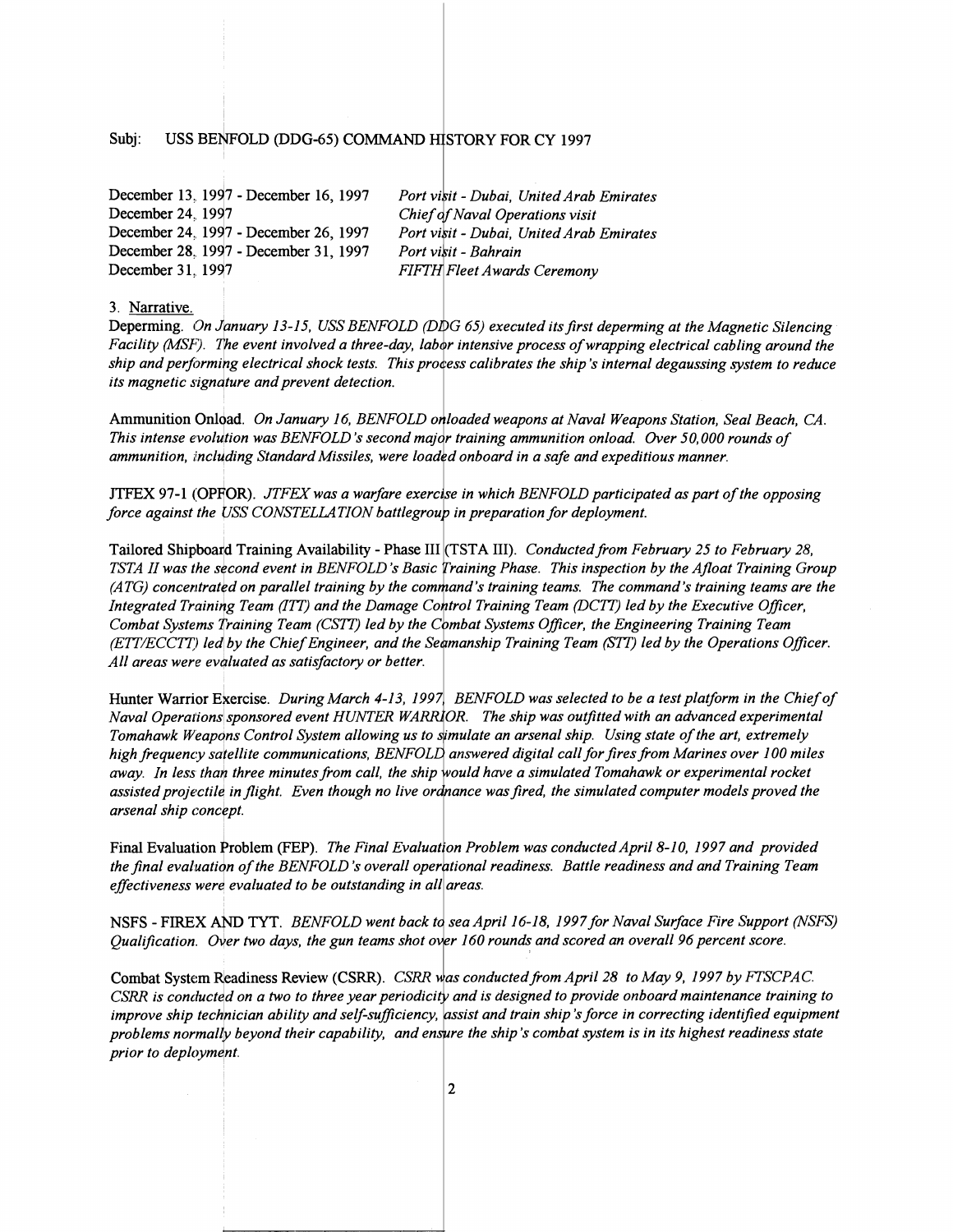#### Subj: USS BENFOLD (DDG-65) COMMAND HISTORY FOR CY 1997

Change of Command. The first change of command ceremony in BENFOLD was performed on June 20, 1997. Vice Admiral A.J. Krekich, COMNAVSURFPAC and guest speaker of ceremonies, witnessed Commander D. Michael Abrashoff relieve Commander Mark E. Ferguson III.

MEFEX 97-3. To prepare BENFOLD for her upcoming Arabian Deployment, Destroyer Squadron TWENTY-THREE conducted Maritime Expeditionary Force Exercises broken into three phases. Phase I was held in June 1997 and consisted of classroom training. Topics covered were Rules of Engagement, Intelligence, Fifth Fleet Operational policies and rules, and expected deployment tasking. Phase II was a week at sea in July 1997 for all the ships deploying together: USS BENFOLD, USS GARY and USS HARRY W. HILL. This week included basic integrated ship operations, basic Visit, Board, Search and Seizure training, and live weapon firings. Phase III was conducted in August 1997, as the three deploying ships, now a Surface Action Group (SAG), transited to Hawaii. This training was graduate level training in all warfare areas and concluded with a Undersea Warfare Exercise against a live U.S. nuclear powered attack submaring.

PASSEX - GERMAN SAG. On September 11, 1997 USS BENFOLD conducted a PASSEX with a German Navy Surface Action Group (SAG) enroute to Eastern Asia comprised of GLUCKSBURG (A 1414), the lead ship of the GLUCKSBURG Class auxiliary replenishment ships, BAYERN (F 217) of the BRANDENBERG Class Frigates, and BREMEN (F 207), the lead ship of the BREMEN Class Frigates. This opportunity allowed BENFOLD to conduct mutual training with NATO ships which is rare among US ships on the West Coast. Exercises conducted included a dry underway replenishment alongside GLUCKSBURG, seamanship drills, formation maneuvering and personnel exchange via helo between the ships.

Arabian Gulf Operations. BENFOLD deployed and operated with FIFTH Fleet in the Arabian Gulf for 100 days during MEF Deployment 97-3 from October to December 1997. During this intensive three months, BENFOLD was underway 75 percent of the time performing Maritime Interception Operation (MIO) duties in support of United Nations' sanctions against Iraq, as well as preparing for possible real-world contingency strike operations during periods of increased tensions. In support of the arms embargo against Iraq, BENFOLD boarded and searched 19 ships and assisted HMS CONVENTRY while tracking a known smuggler. BENFOLD established itself as the premier strike platform, expertly performing over ten Tomahawk Strike Exercises, and preparing for numerous contingency strike operations. During this time, BENFOLD was also assigned to Task Force FIFTY comprised of the NIMITZ and GEORGE WASHINGTON Carrier Battle Groups, an Amphibious Ready Group, 2 submarines, and 4 other MEF deployed ships. BENFOLD conducted surface screening and plane guard for both carriers. For two separate periods, BENFOLD was also the Regional Air Defense Commander for the Gulf and provide radar coverage over Kuwait and Southern Inaq. Port calls in theater included several visits to both Bahrain and Dubai, UAE. From 19 August 1997 to 19 February 1998, BENFOLD traveled approximately 40,000 NM to complete a six month maiden deployment with overwhelming success.

Chief of Naval Operations visit. While in Dubai, UAE, USS BENFOLD (DDG-65) hosted a visit by the Chief of Naval Operations, Admiral Jay Johnson, and his wife, Mrs. Garland Johnson on Christmas Eve. The visit was one of several stops on the CNO's tour to visit deployed sailors and marines in the Arabian Gulf. Also accompanying Admiral Johnston were Vice Admiral Fargo, Commander U.S. Naval Forces, Central Command and Master Chief Petty Officer of the Navy, ETCM(SW) Hagan. The distinguished visitors were given a brief tour of the ship and took time to meet and speak to the crew. The CNO stopped by the Combat Information Center where he met and congratulated the combat systems and operations teams that have performed so well since BENFOLD's arrival in the gulf. Arriving last October, BENFOLD has performed several key Arabian Gulf missions, including Regional Air Defense Commander, radar coverage for Operation Southern Watch, maritime interception operations, ready strike platform and air defense ship for two carrier battle groups. Following the Combat Information Center, the visitors continued to the mess decks where a special presentation was given to Master Chief Hagan for his service while serving as Master Chief Petty Officer of the Navy. The presentation was given by Signalman Second Class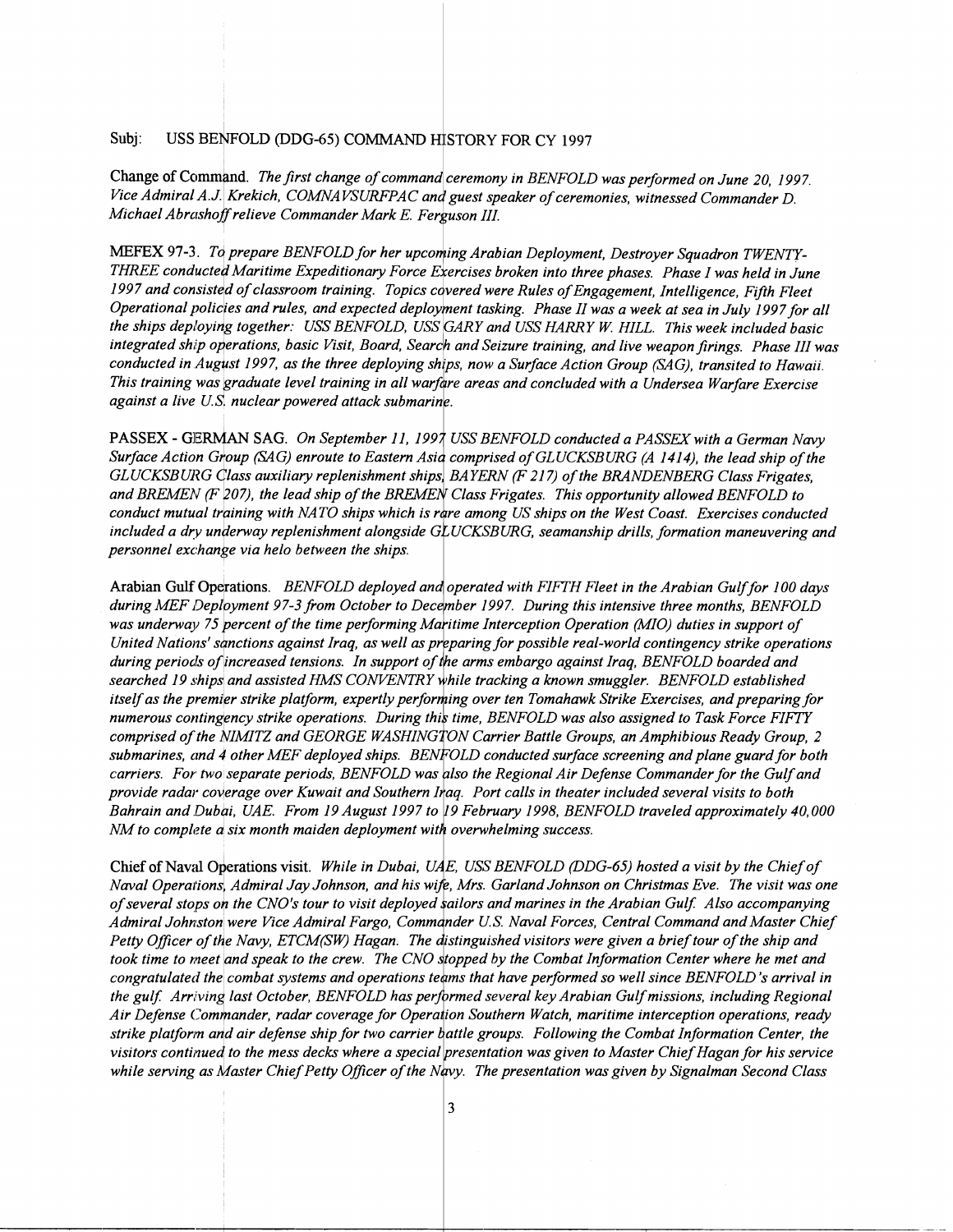# Subj: USS BENFOLD (DDG-65) COMMAND HISTORY FOR CY 1997

Petty Officer **1988**, age 24, of . Petty Officer **hanked Master Chief Hagan** *specifically for his work in establishing single sailor VHA and BAQ for Second Class Petty Officers. From Petty Officer*  $\cdot$ , "We just wanted to let him know that we appreciated all the work he did for junior sailors. It was great to be able to thank him personally." The CNO spoke to the crew and thanked them for sacrificing their *holiday season to be in the Arabian Gulfwhile ing a vital role. Admiral Johnson reminded the crew of BENFOLD, "what you do out here is important, it's important to our navy and its important to our country."* 

Fifth Fleet Awards Ceremony. *Excelling in performance of their duties during BENFOLD's first MEF* deployment, personnel were recognized by COMFIFTHFLT and COMDESRON FIFTY. Outstanding performance in support of Operations SOUTHERN WATCH, Maritime Interception Operations and carrier Group SEVEN earned BENFOLD a reputation worthy of her name. Over forty-five crewmembers were awarded the FIFTH Fleet *Navy and Marine Corps Commendation Medal, Navy and Marine Corps Achievement Medal, Letter of Commendation or COMIDEASTFOR Letter of Commendation for their performance during BENFOLD's MEF Deployment in FI~H Fleet AOR.* 

### 4. Biography of former commanding officer - Commander Mark E. Ferguson III.

*CDh! Fe uson was born in* . *Raised in Maryland, he is a distinguished graduate*  of the United States Naval Academy, where he earned a Bachelor of Science Degree in Systems Engineering. *Upon graduation, he received the National Society of the Sons of the American Revolution awards for the highest* standing in weapons systems studies and professional military courses.

Following graduation, Commander Ferguson completed naval nuclear propulsion training. His sea assignments have been both the Atlantic and Pacific fleets, with tours on the nuclear-guided Missile cruiser USS *SOUTH CAROLINA (CGN 37), the aircraft carrier USS DWIGHT D. EISENHOWER (CVN 69), and the destroyer* USS FIFE (DD 991). His operational deployments included participation in Operations Desert Shield and Desert *Storm.* 

Ashore, he has served in the Bureau of Naval Personnel as the Surface Nuclear Assignment Officer *(PERS-412N) and as the Assistant Surface Captain Assignment Officer (PERS-41A). His most resent assignment* was to the Secretary of the Navy's Office of Legislative Affairs, where he was responsible for providing liaison to the House and Senate Armed Services Committees for all surface warfare, sealift, and shipbuilding programs. In 1984, Commander Ferguson graduated with distinction from the Naval Postgraduate School, earning a Master of *Science degree in Computer Science. He is also a graduate of the United States Air Force Command and Staff College.* 

His decorations include the Meritorious Service Medal, the Navy Commendation Medal, the Navy Achievement Medal, and various unit awards and campaign ribbons.

| Commander Ferguson is married to the former' | .ot | They have |
|----------------------------------------------|-----|-----------|
| two children.                                |     |           |

### **5. Biography of current commanding officer - Commander D. Michael Abrashoff**

*Commander Donald Michael in . He is a 1982 graduate of the*  United States Naval Academy. His initial sea duty assignment was in the USS ALBERT DAVID (FFG 1050) where *he served as Communications Officer and Anti-Submarine Warfare Officer. Upon completion of Department* Head School, he was ordered to USS HARRY W. HILL (DD 986) where he served as Combat Systems Officer. His second tour was as Combat Systems Officer in USS ENGLAND (CG 22). During this tour, he participated in Operation DESERT SHIELD in Southwest Asia. He served as Executive Officer in USS SHILOH (CG 67) which *also deployed to Southwest Asia.*